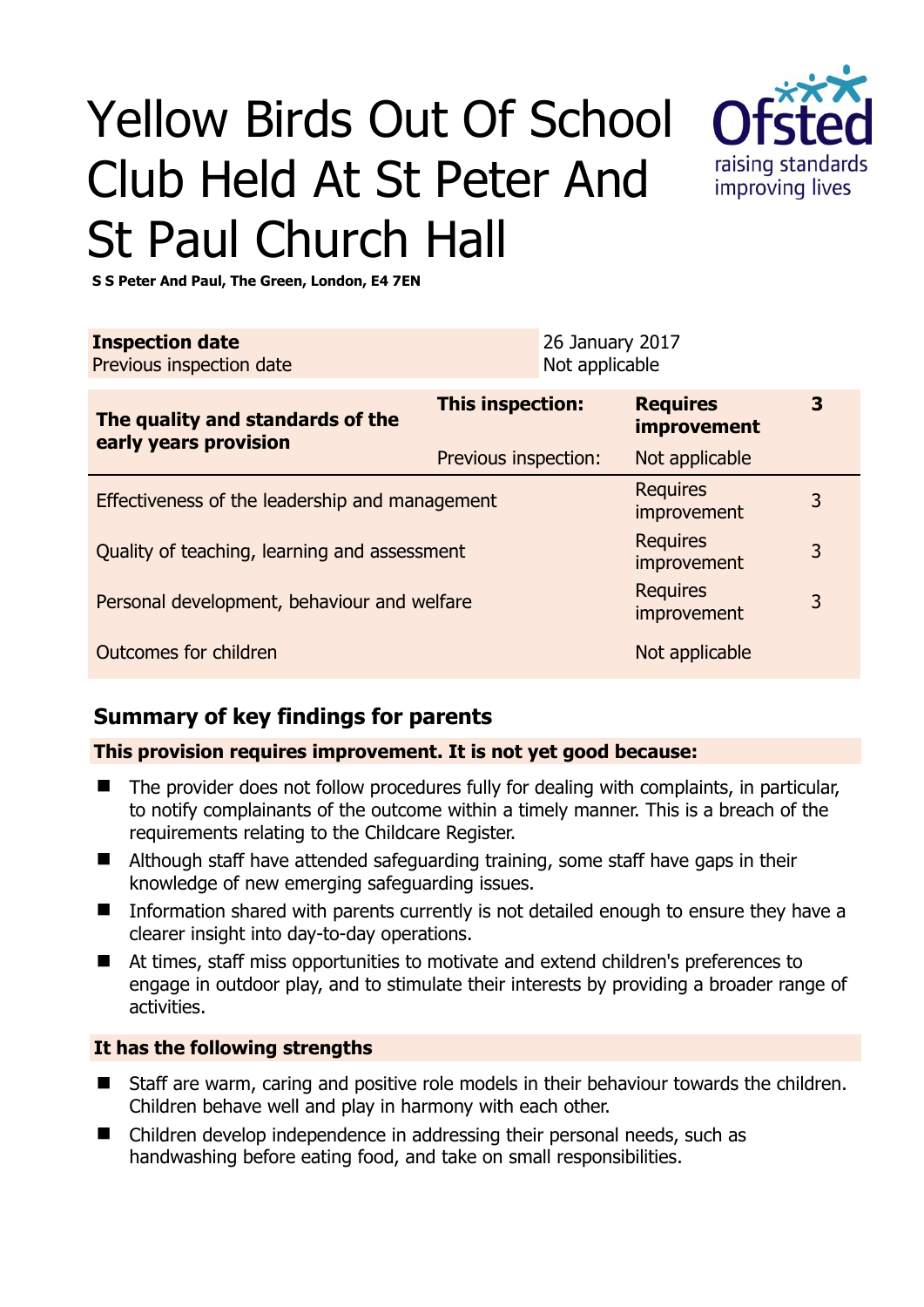# **What the setting needs to do to improve further**

## **To meet the requirements of the early years foundation stage and the Childcare Register the provider must:**

|                                                                                                       | <b>Due Date</b> |
|-------------------------------------------------------------------------------------------------------|-----------------|
| develop a good understanding of the procedures to follow to<br>investigate and respond to complaints. | 10/02/2017      |

## **To further improve the quality of the early years provision the provider should:**

- support all staff to broaden their professional knowledge, with particular regard to wider safeguarding issues and relevant legislation
- extend on the current range of information made available to parents, to allow them to have a good insight to what is offered to their children
- **P** provide a more stimulating environment, where children can access a broader range of activities that reflect their choice and interests fully, including preference to outdoor play.

## **Inspection activities**

- $\blacksquare$  The inspector held discussions with the provider, manager and staff.
- The inspector accompanied staff on the collection of children from schools.
- The inspector looked at staff records, children's records, policies, a range of other documentation, play materials in storage and children's observation records.
- The inspector spoke to children when appropriate and took into account parents' views during the inspection.
- The inspector and the provider jointly observed children engaged in play.

**Inspector**  Shaheen Belai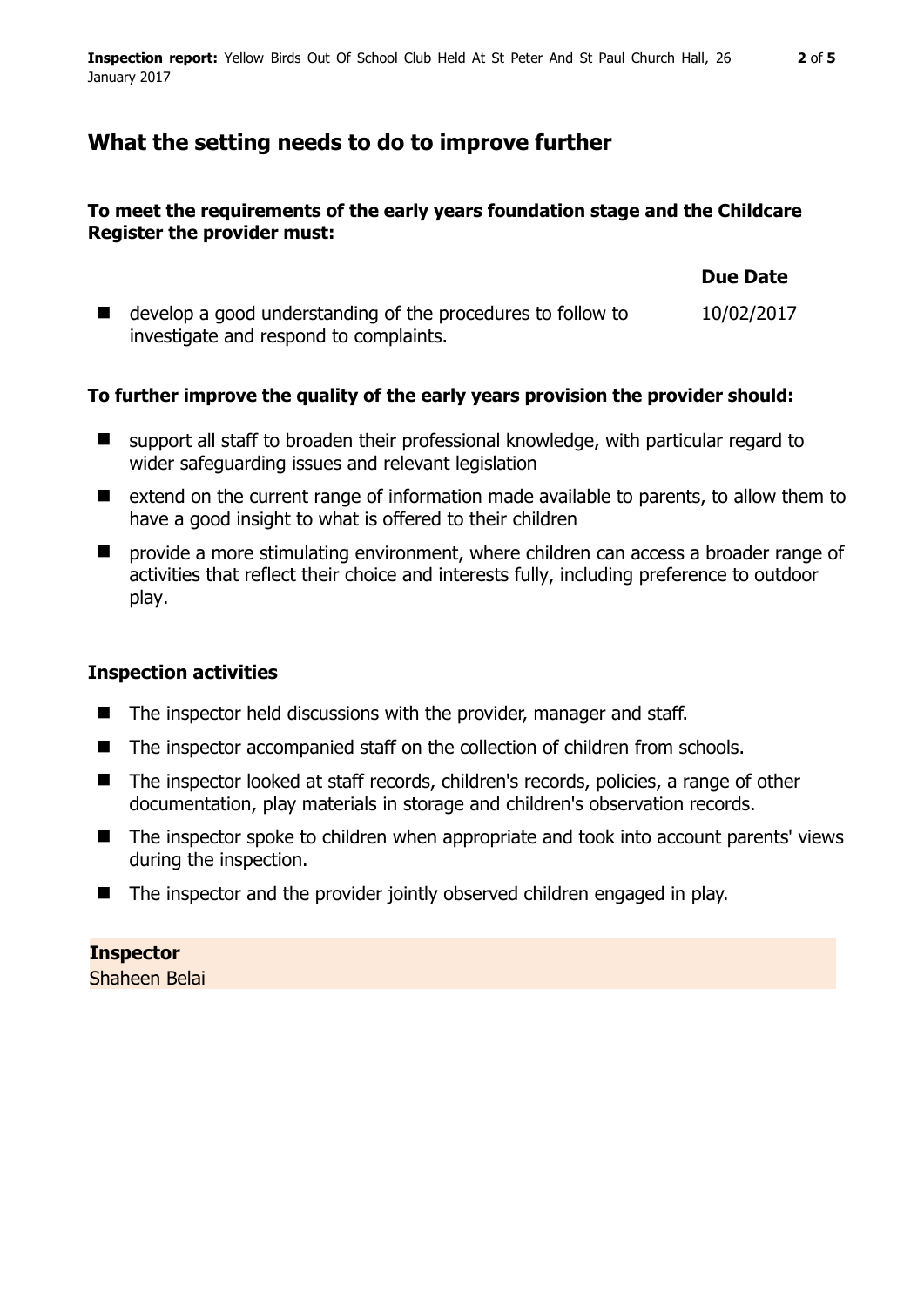# **Inspection findings**

#### **Effectiveness of the leadership and management requires improvement**

Safeguarding is effective. The provider ensures that the setting has an up-to-date safeguarding policy and procedures in place, with guidance of how to report concerns and allegations to the relevant authorities. The provider knows to report significant events and incidents to Ofsted within the required period. However, the provider does not have a secure understanding of the complaints procedure, such as to ensure that she notifies the complainants of any outcomes following an investigation, within the required timeframe. The provider implements an appropriate recruitment procedure to ensure all staff are vetted and suitable to work with children. Staff communicate with parents daily at handovers, and with teachers at the schools that they meet. However, information provided to parents about the day-to-day operations of the setting is limited to inform parents about what is on offer overall to their children. Self-evaluation is in the early stages. In the past months since the setting began operating, the provider has offered parents and staff the opportunity to share their feedback, such as through questionnaires. Overall, staff undertake training, such as in child protection issues, to keep their knowledge up to date. For example, most staff have an understanding of broader safeguarding matters, such as how to recognise when a child may be at risk of radicalisation and extremism, although not all staff reflect this awareness fully.

## **Quality of teaching, learning and assessment requires improvement**

Children arrive happily and settle quickly into the routine of the setting. Play is already set out for them. However, there are limited opportunities for children to choose their own activities or to select from a broad range, to extend their interests and experiences. Staff know children well and are warm and caring in their approach. Children settle with staff individually, such as to share books. Children have opportunities to develop their interest in early writing skills. For instance, they share books together with adults and enjoy copying words from the book.

### **Personal development, behaviour and welfare require improvement**

Children listen and show respect to staff. They play in small groups and develop close friendships with other children. Staff are vigilant about safety; for example, children are reminded not to run indoors. However, children have few opportunities to access the outdoors fully at times, particularly for those who prefer to play outdoors to extend their interests. Children enjoy the food on offer and staff are aware of children's personal tastes. Staff encourage children to have a healthy approach to exercise, for example, as they walk from school to the setting.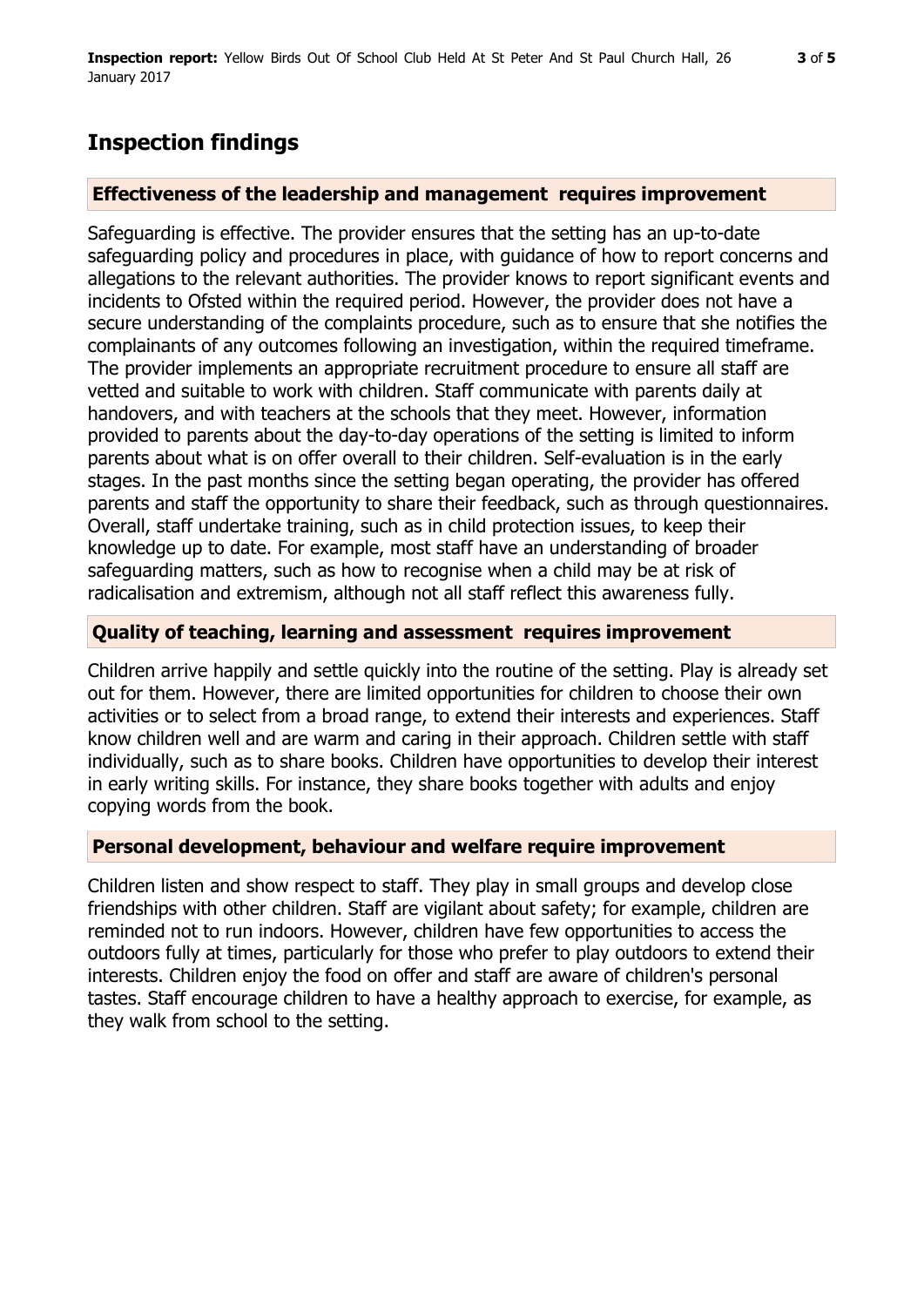# **Setting details**

| Unique reference number                             | EY501546                                                                             |
|-----------------------------------------------------|--------------------------------------------------------------------------------------|
| <b>Local authority</b>                              | <b>Waltham Forest</b>                                                                |
| <b>Inspection number</b>                            | 1083192                                                                              |
| <b>Type of provision</b>                            | Out of school provision                                                              |
| Day care type                                       | Childcare - Non-Domestic                                                             |
| <b>Registers</b>                                    | Early Years Register, Compulsory Childcare<br>Register, Voluntary Childcare Register |
| Age range of children                               | $3 - 8$                                                                              |
| <b>Total number of places</b>                       | 24                                                                                   |
| Number of children on roll                          | 8                                                                                    |
| <b>Name of registered person</b>                    | Yellow Birds Play Academy Limited                                                    |
| <b>Registered person unique</b><br>reference number | RP905006                                                                             |
| Date of previous inspection                         | Not applicable                                                                       |
| <b>Telephone number</b>                             | 02095090006                                                                          |

Yellow Birds Out Of School Club Held At St Peter And St Paul Church Hall registered in 2016. This setting is situated in Chingford, in the London Borough of Waltham Forest. The setting operates Monday to Friday, before and after school, during term time only, from 7.30am to 9am and 2.30pm to 6pm. The setting provides care for children attending Church of England Infants and Junior Schools, St Mary's Primary School, and Hawkswood School. The setting also provides care for older children. The setting currently employs two members of staff, including the manager. Of these, both hold appropriate early years qualifications.

This inspection was carried out by Ofsted under sections 49 and 50 of the Childcare Act 2006 on the quality and standards of provision that is registered on the Early Years Register. The registered person must ensure that this provision complies with the statutory framework for children's learning, development and care, known as the early years foundation stage.

Any complaints about the inspection or the report should be made following the procedures set out in the guidance 'Complaints procedure: raising concerns and making complaints about Ofsted', which is available from Ofsted's website: www.gov.uk/government/organisations/ofsted. If you would like Ofsted to send you a copy of the guidance, please telephone 0300 123 4234, or email enquiries@ofsted.gov.uk.